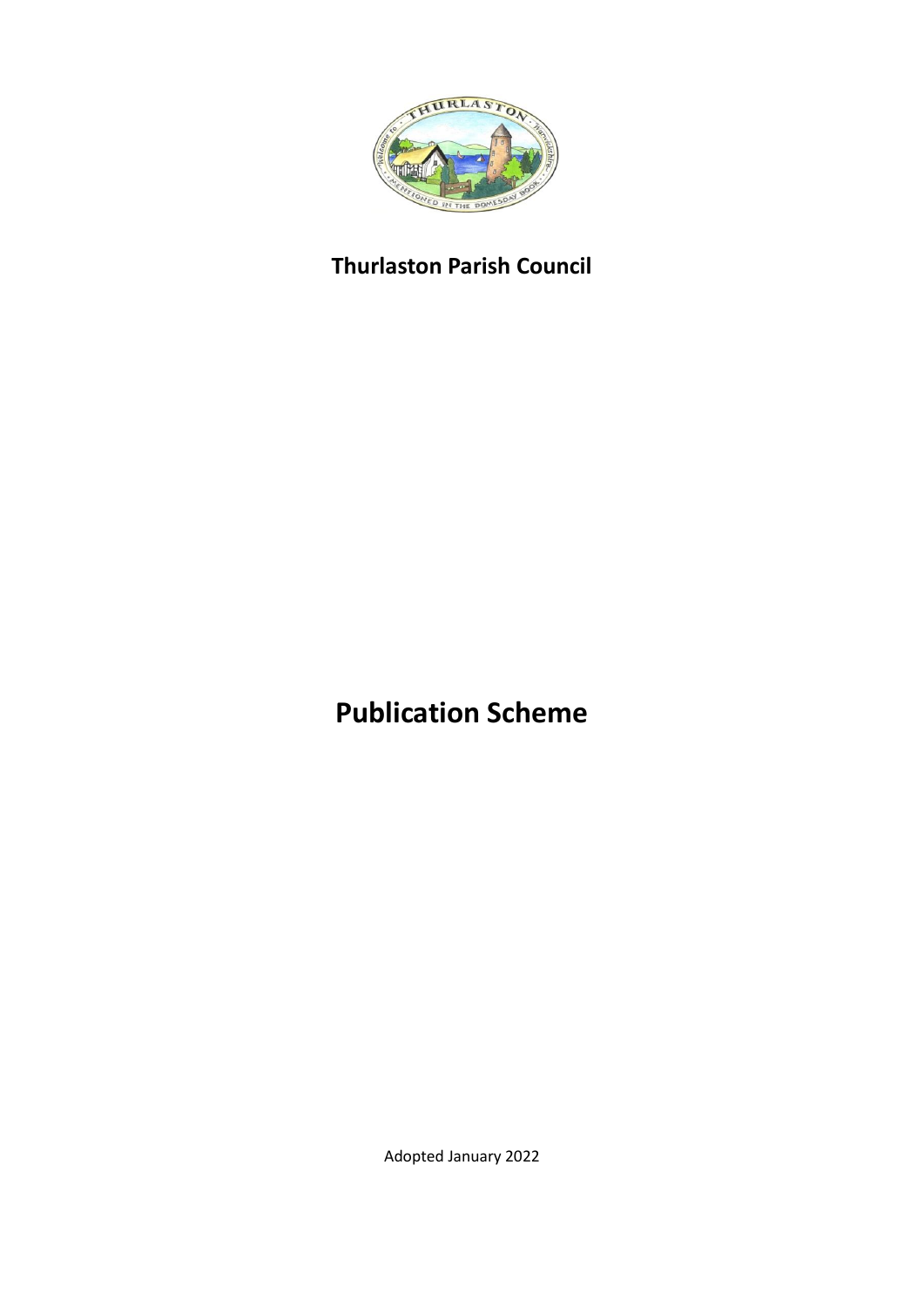| <b>Version</b> | <b>Author</b>  | Date     | <b>Review date</b> |
|----------------|----------------|----------|--------------------|
| $v1-1$         | Keith Boardman | Sep 2019 | Sep 2021           |
|                | Keith Boardman | Jan 2022 | Jan 2025           |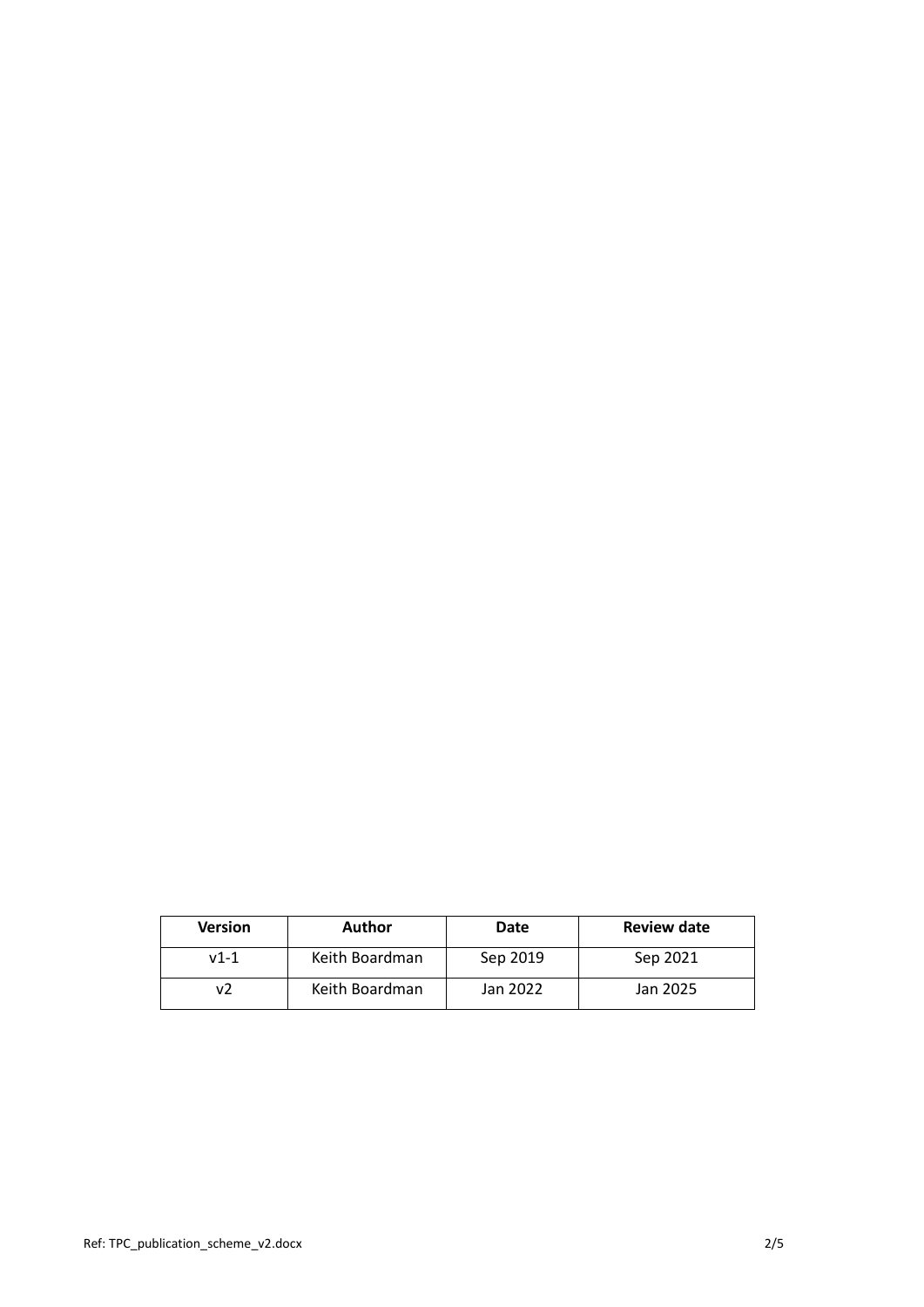## **1. Overview**

This publication scheme is based on the model published by the Information Commissioner's Office .

Wherever possible Thurlaston Parish Council (TPC) publishes information on its website at http://www.thurlaston-pc.gov.uk . Information may be downloaded free of charge.

Agendas for public meetings are also posted as paper copies on the Village Noticeboard.

In exceptional circumstances certain information may only be available by viewing in person. Where this manner is specified, contact details will be provided. An appointment to view the information will be arranged within a reasonable timescale.

Requests for information in paper form may be arranged by contacting the Parish Clerk using email (parish.clerk@thurlaston-pc.gov.uk) or telephone 07785 936740. The Parish Council reserves the right to make a charge to cover overheads such as printing, packing and postage<sup>1</sup>.

Information held by TPC that is not published under this scheme can be requested in writing, when its provision will be considered in accordance with the provisions of the Freedom of Information Act.

# **2. The Publication Scheme**

This publication scheme commits Thurlaston Parish Council to make information available to the public as part of its normal business activities. The information covered is included in the classes of information listed below, where this information is held by the Parish Council.

The scheme is a guide to the information that TPC routinely publishes. It is not a list of actual publications but rather a description of the classes or types of information published.

The scheme commits the Parish Council to:

- Publish or otherwise make available as a matter of routine, information, including environmental information, which is held by the authority and falls within the classifications below.
- Specify the information which is held by the authority and falls within the classifications below.
- Publish or otherwise make available as a matter of routine, information in line with the statements contained within this scheme.
- Produce and publish the methods by which the specific information is made routinely available so that it can be easily identified and accessed by members of the public.
- Review and update on a regular basis the information the authority makes available under this scheme.
- Produce a schedule of any fees charged for access to information which is made available.
- Make this publication scheme available to the public.

 $\ddot{\phantom{a}}$ 

<sup>&</sup>lt;sup>1</sup> The 2019 charges were set at 10p per b/w A4 sheet, and £1 per colour A4 sheet, with a minimum charge of £2.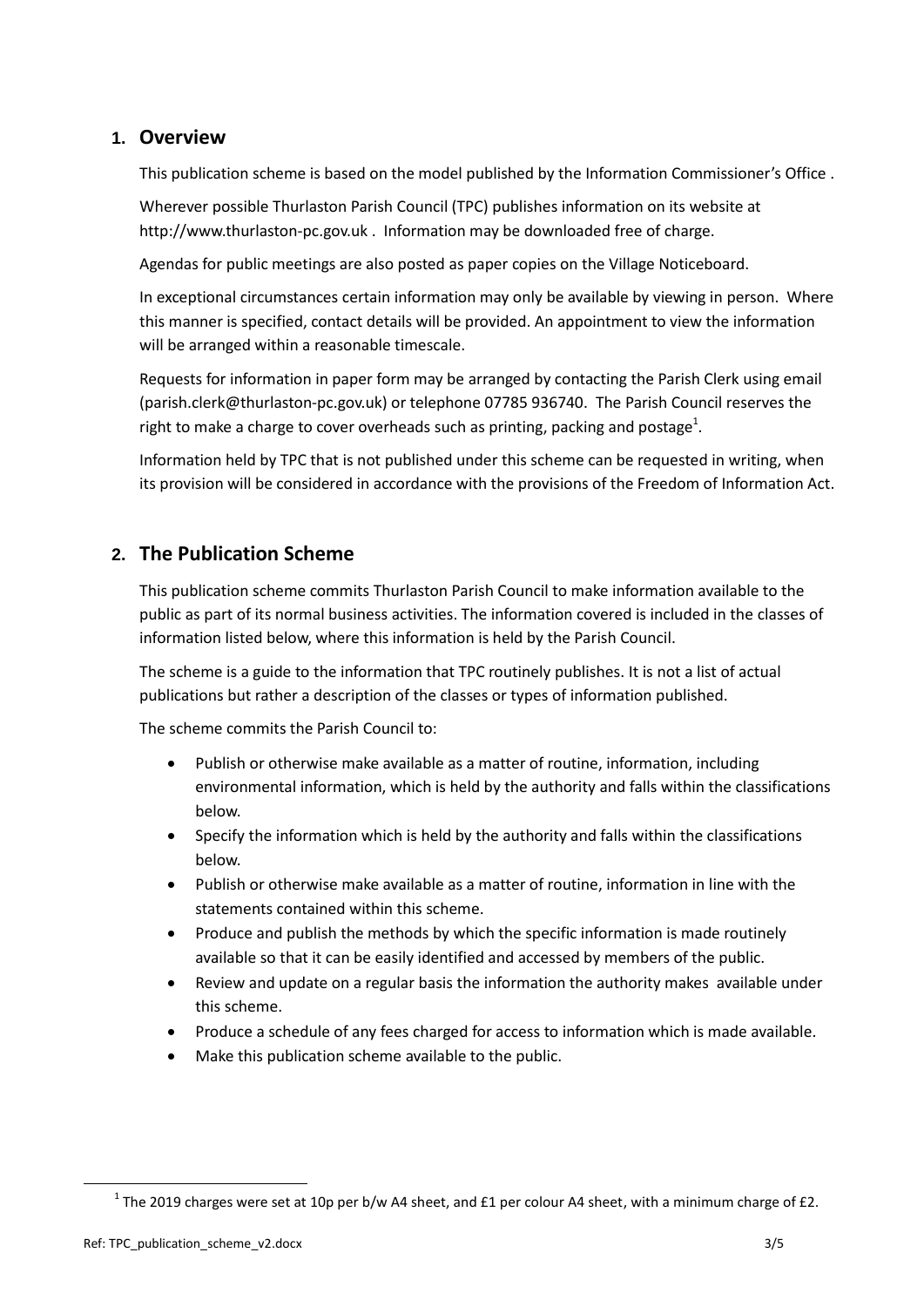## **3. Classes of information**

#### **(a) Who we are and what we do:**

Organisational information, locations and contacts, constitutional and legal governance.

#### **(b) What we spend and how we spend it:**

- Financial information relating to projected and actual income and expenditure.
- Annual Return and Auditor's Report.
- Financial plans and Precept.
- Financial Standing Orders.
- Contracts awarded and their value.
- Council expenses salaries, allowances, office items.
- Income & Expenditure Accounts.

#### **(c) What our priorities are and how we are doing:**

- Parish planning both within the Parish and relevant Rugby Borough Council strategic planning.
- Annual report to the Annual Parish Meeting.
- Strategy and performance information, plans, assessments, inspections and reviews.

#### **(d) How we make decisions:**

- As described in accordance within TPC Policies and Procedures.
- Parish Council meetings annual timetable, agenda, minutes.
- Reports presented to Council, with the exception of those deemed to be confidential.
- Responses to Planning Applications.
- Complaints Procedure.

#### **(e) Our policies and procedures:**

- Standing Orders.
- Transparency Code.
- Data Protection & Security.
- Information & Communications Technology.
- **•** Financial Regulations.
- Complaints Procedure.
- Code of Conduct.
- Neighbourhood Safety.
- Risk Management.
- Publication Scheme.